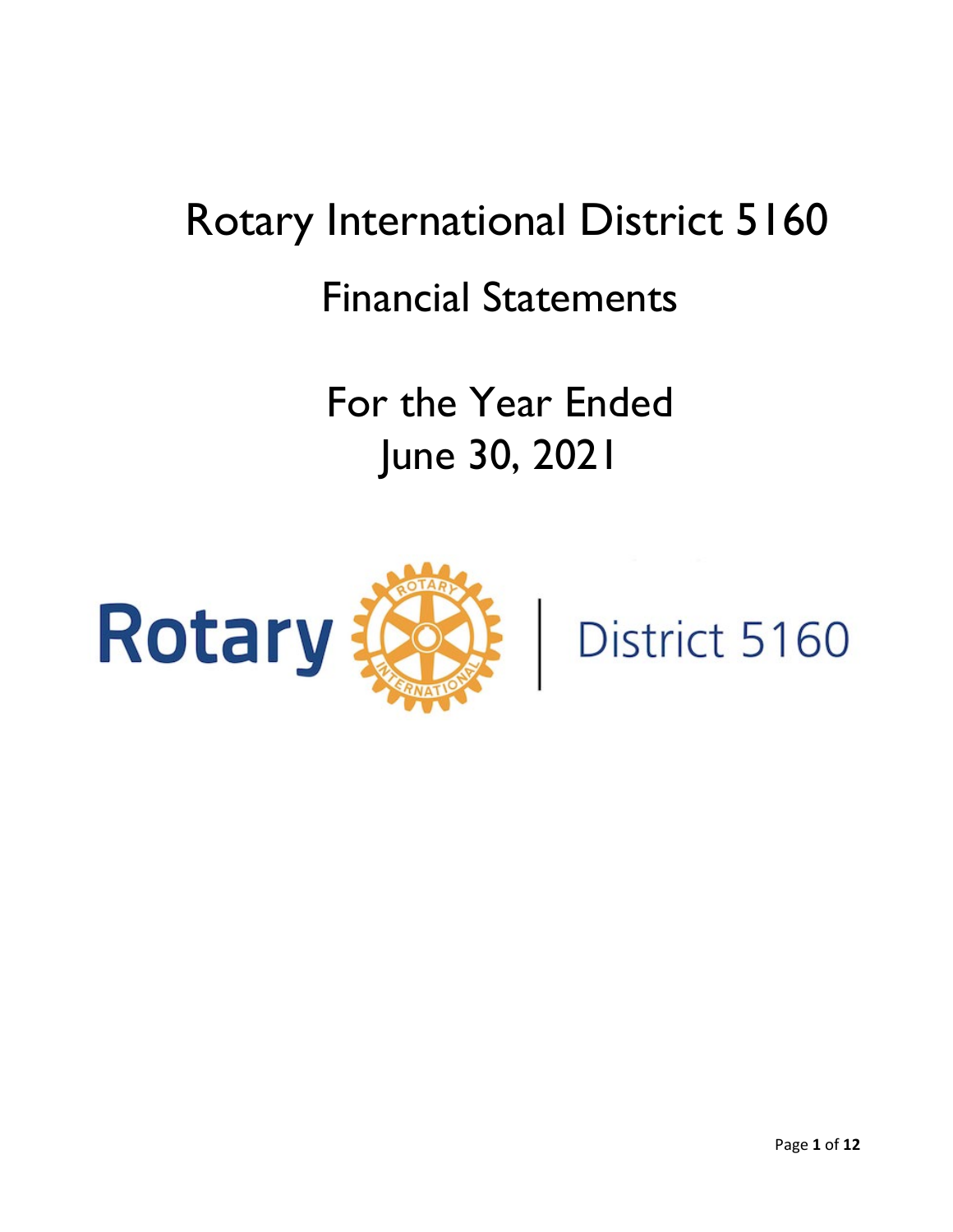# **Table of Contents**

<span id="page-1-0"></span>

|                   | Rotary International District 5160 Notes to Financial Statements for the Year Ended June 30, 20218 |  |
|-------------------|----------------------------------------------------------------------------------------------------|--|
|                   |                                                                                                    |  |
|                   |                                                                                                    |  |
| NOTE 2            | SUMMARY OF SIGNIFICANT ACCOUNTING POLICIES (CONTINUED)9                                            |  |
| NOTE <sub>2</sub> | SUMMARY OF SIGNIFICANT ACCOUNTING POLICIES (CONTINUED) 10                                          |  |
| NOTE <sub>2</sub> | SUMMARY OF SIGNIFICANT ACCOUNTING POLICIES (CONTINUED) 11                                          |  |
| NOTE <sub>3</sub> |                                                                                                    |  |
| <b>NOTE 4</b>     |                                                                                                    |  |
| NOTE 5            |                                                                                                    |  |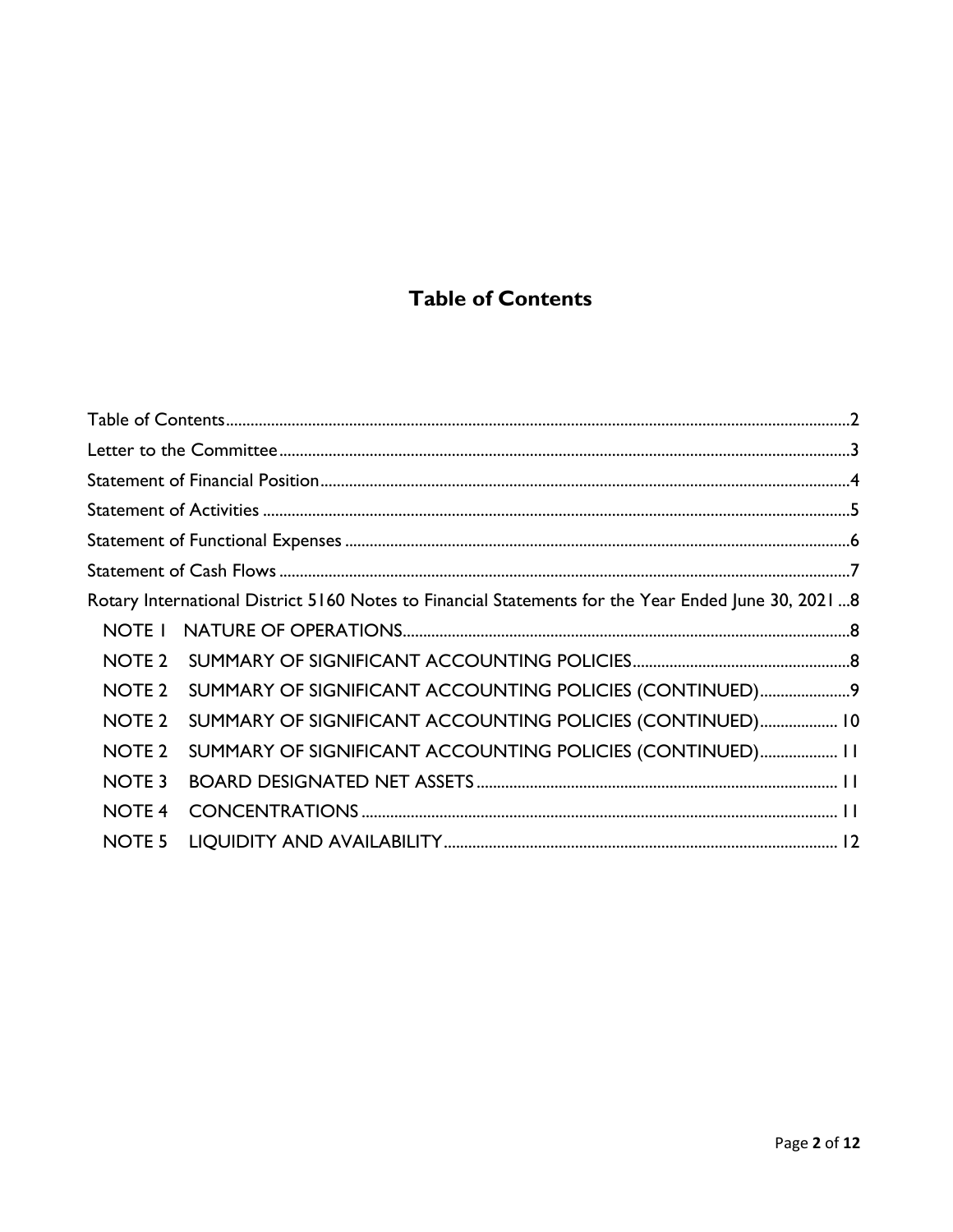## **Letter to the Committee**

<span id="page-2-0"></span>March 15, 2022

Dear Finance Committee of Rotary International District 5160:

The District Audit Task Force presents the annual statements and reports for the fiscal year ending June 30, 2020. The attached reports include the following:

- Statement of Financial Position
- Statement of Activities
- Statement of Functional Expenses
- Statement of Cash Flows
- Notes to Financial Statements

The reports and financial records reviewed by the Audit Task Force are intended to include all sources of District funds, all funds related to fundraising activities, grants from The Rotary Foundation, all financial transactions of District committees, all financial transactions of the District Governor line, all expenditures of District funds and all funds received from Rotary International.

The Audit Task Force performed the following agreed upon procedures related to these reports:

- 1. Comparison of financial statement balances to the underlying ledgers and trial balances.
- 2. Review of bank reconciliations for all cash accounts of the District at year-end.
- 3. Selected review of a sample of disbursement transactions and the related supporting documentation.
- 4. Review of documentation for a sample of reimbursements and expenditures related to the expenses of the District Governor line.
- 5. Comparison of dues revenue to Club membership reports for a sample of Clubs in the District.
- 6. Review of accounting procedures and internal controls to determine compliance.

The Audit Task Force members are:

- Rotary members, Bradley Ward and Jim Gillette
- District Grants representative, Raylene Ewing

We would like to extend our appreciation for the support and assistance of District Treasurer, Lynn Jepsen, for her accommodation of our requests for information and explanations during the review process. We present this report to the Finance Committee for discussion and adoption.

Sincerely,

Pamela Gray Audit Committee Chair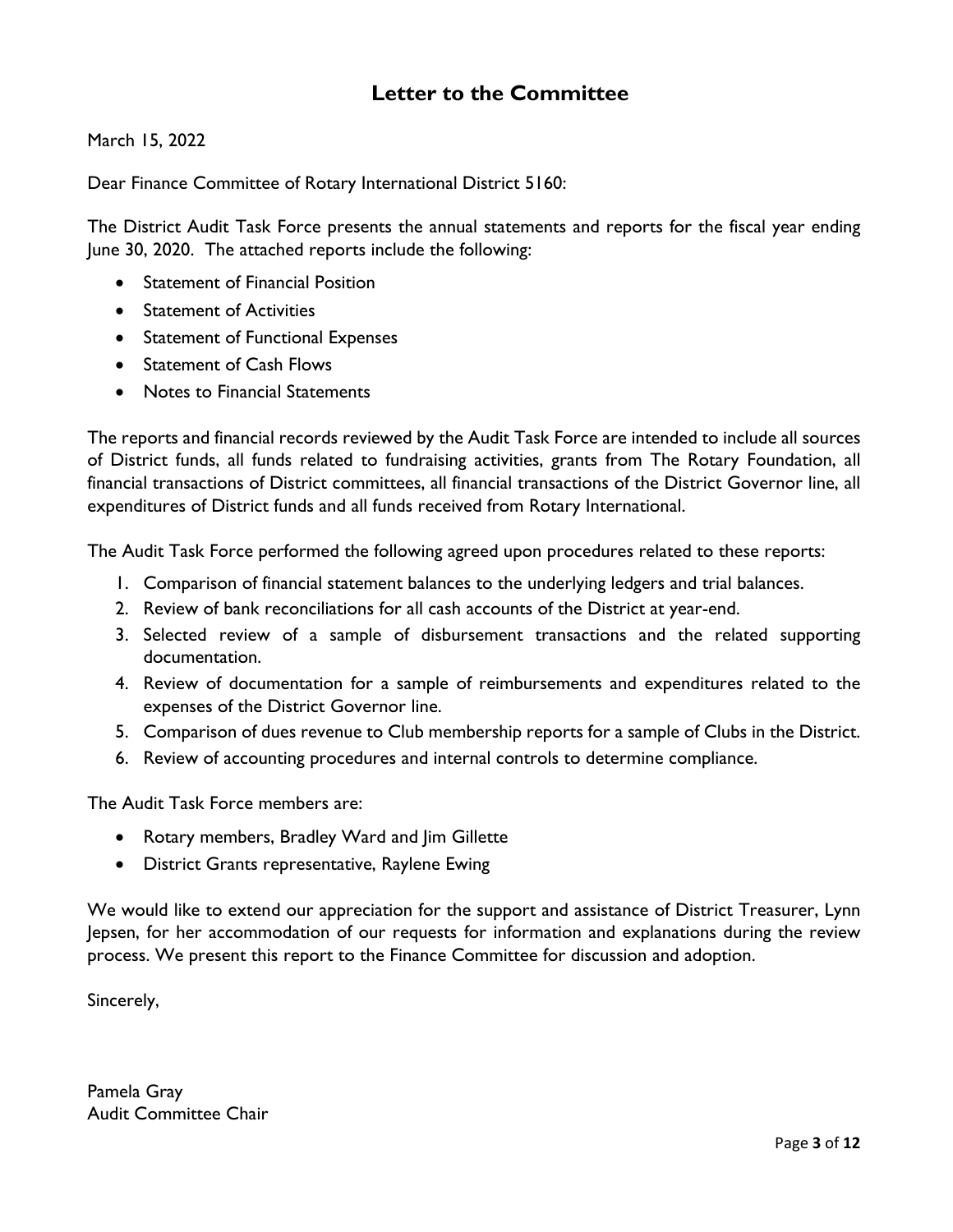## **Rotary International District 5160 Statement of Financial Position For the Year Ended June 30, 2021**

<span id="page-3-0"></span>

| <b>ASSETS</b>                         |    |         |
|---------------------------------------|----|---------|
| Cash                                  | \$ | 479,942 |
| Prepaid expenses and deposits         |    | 40,300  |
| <b>Total Assets</b>                   |    | 520,243 |
| <b>TOTAL ASSETS</b>                   | S  | 520,243 |
| <b>LIABILITIES AND NET ASSETS</b>     |    |         |
| Liabilities                           |    |         |
| Accounts payable and accrued expenses |    | 62,139  |
| <b>Total Liabilities</b>              | \$ | 62,139  |
| Net Assets                            |    |         |
| Without donor restrictions            |    |         |
| Undesignated                          |    | 289,016 |
| <b>Board Designated</b>               |    | 169,088 |
| <b>Total Net Assets</b>               | \$ | 458,104 |
| TOTAL LIABILITIES AND NET ASSETS      | Ş  | 520,243 |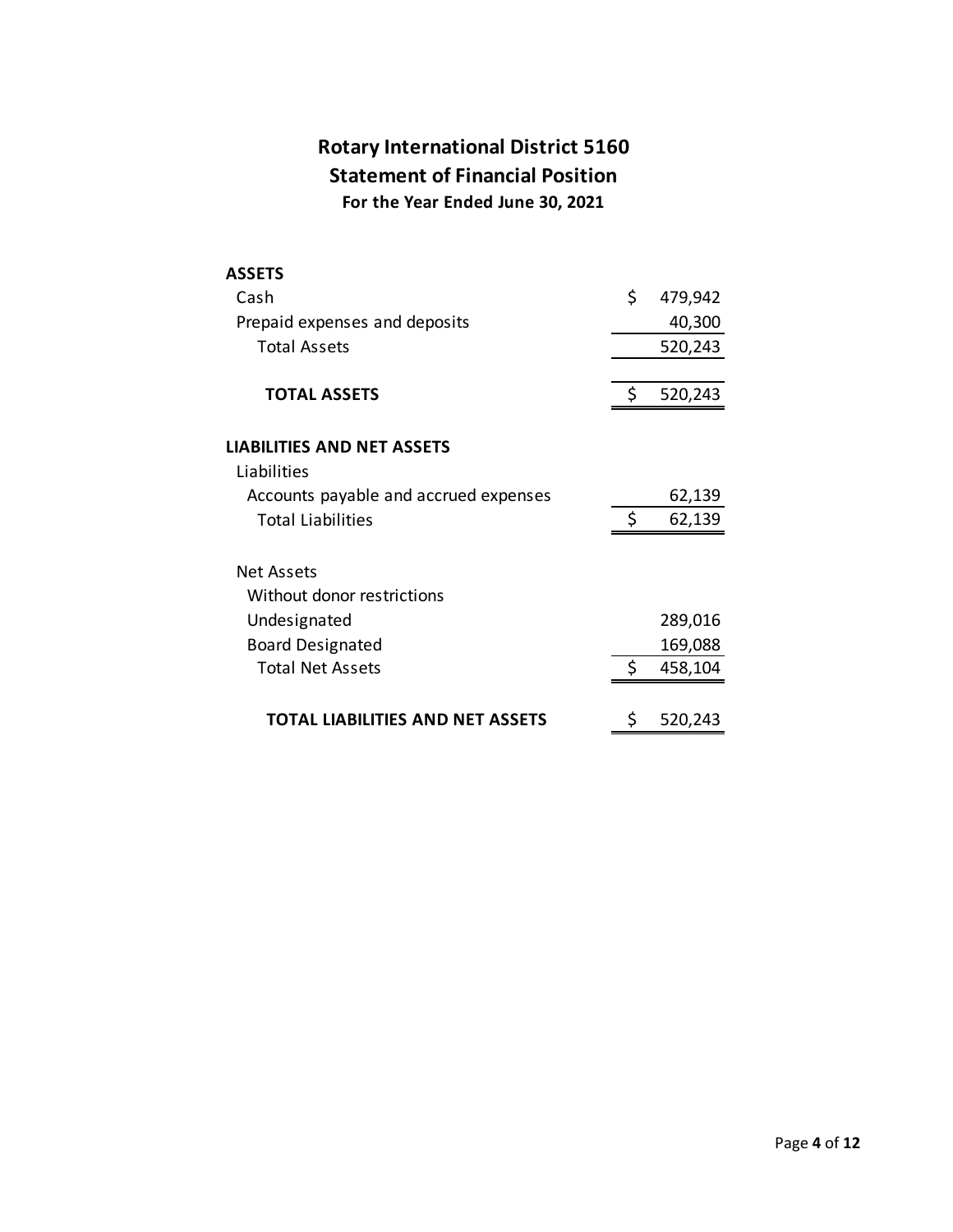# **Rotary International District 5160 Statement of Activities For the Year Ended June 30, 2021**

<span id="page-4-0"></span>

| <b>WITHOUT DONOR RESTRICTIONS</b>    | <b>GENERAL</b> |  |  |
|--------------------------------------|----------------|--|--|
| <b>Revenue and Support</b>           |                |  |  |
| <b>Rotary Club Dues</b>              | \$<br>112,984  |  |  |
| Youth Service Income                 | 21,222         |  |  |
| District Event Income                | 7,120          |  |  |
| <b>Community Service</b>             | 185,858        |  |  |
| Rotary International Reimbursement   | 18,922         |  |  |
| Other Income                         | 5,734          |  |  |
| <b>TOTAL REVENUE AND SUPPORT</b>     | 351,840        |  |  |
| <b>Expenses</b>                      |                |  |  |
| <b>Program Services</b>              |                |  |  |
| Club Service                         | 36,282         |  |  |
| <b>Community Service</b>             | 186,658        |  |  |
| <b>Youth Service</b>                 | 48,858         |  |  |
| Governor Club Visits & Training      | 9,122          |  |  |
| <b>Total Program Services</b>        | 280,920        |  |  |
| <b>Support Services</b>              |                |  |  |
| <b>Management and General</b>        | 30,952         |  |  |
| <b>TOTAL EXPENSES</b>                | 311,872        |  |  |
| <b>CHANGE IN NET ASSETS</b>          | 39,968         |  |  |
| <b>NET ASSETS, BEGINNING OF YEAR</b> | 418,635        |  |  |
| <b>PRIOR PERIOD ADJUSTMENTS</b>      | (499)          |  |  |
| NET ASSETS (DEFICIT)-END OF YEAR     | \$<br>458,104  |  |  |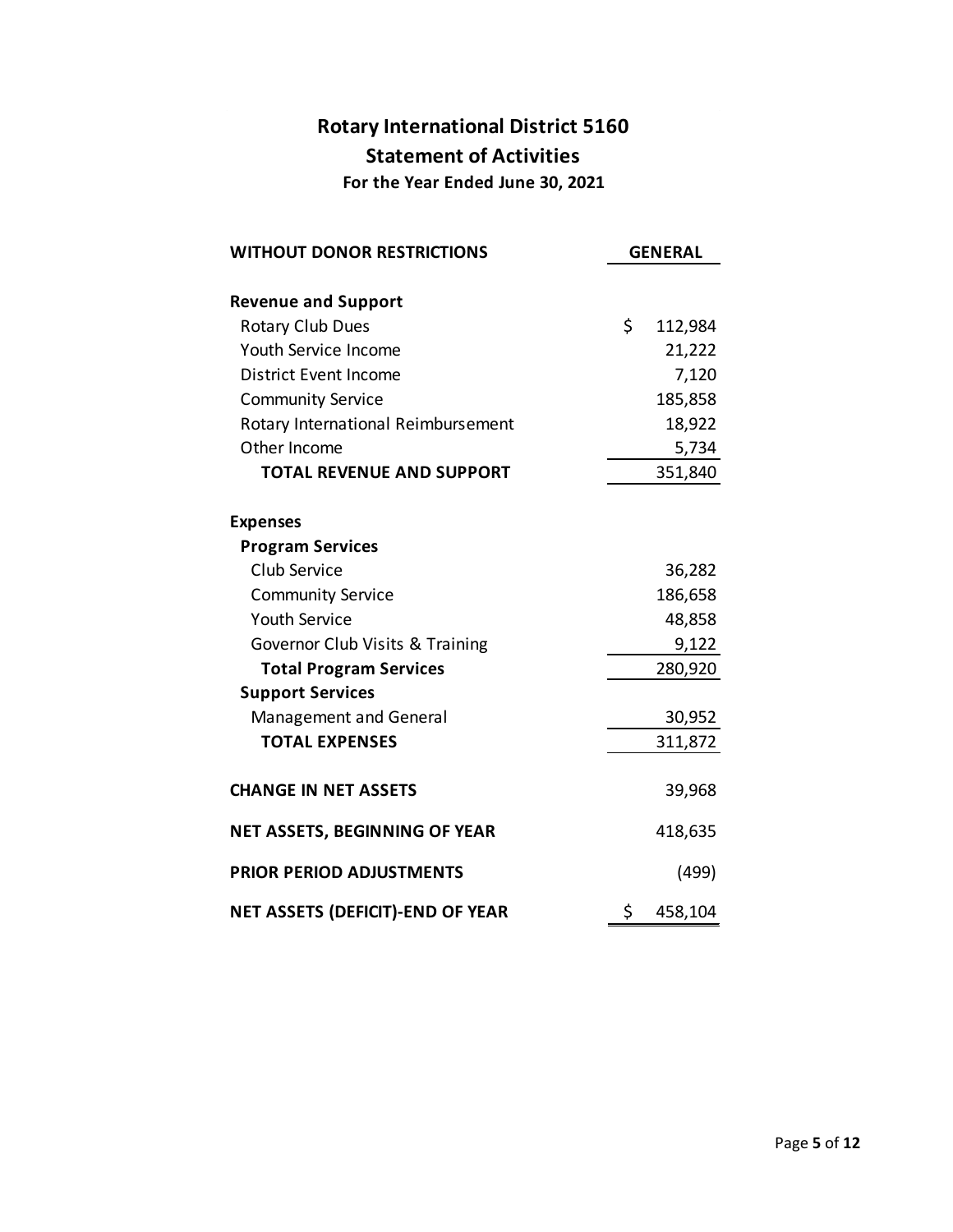## **Rotary International District 5160 Statement of Functional Expenses For the Year Ended June 30, 2021**

<span id="page-5-0"></span>

|                             |                |                |                         |                          |                    |                  | <b>Supporting</b> |              |
|-----------------------------|----------------|----------------|-------------------------|--------------------------|--------------------|------------------|-------------------|--------------|
|                             |                |                | <b>Program Services</b> |                          |                    |                  | <b>Services</b>   | <b>Total</b> |
|                             |                |                |                         | <b>Total</b><br>Governor |                    |                  |                   |              |
|                             | Club           | Community      | Youth                   |                          | <b>Club Visits</b> | Program          | <b>Management</b> |              |
|                             | <b>Service</b> | <b>Service</b> | <b>Service</b>          |                          | & Training         | <b>Service</b>   | & General         |              |
| <b>Expenses</b>             |                |                |                         |                          |                    |                  |                   |              |
| Auto & travel               | \$<br>182      |                |                         | \$                       | 6,050              | $\zeta$<br>6,231 |                   | \$<br>6,231  |
| Awards & gifts              | 750            |                |                         |                          |                    | 750              |                   | 750          |
| Badges & Rotary merchandise |                |                |                         |                          |                    |                  | 4,466             | 4,466        |
| Bank & merchant fees        |                |                |                         |                          |                    |                  | 1,092             | 1,092        |
| Camp Royal                  |                |                | 23,063                  |                          |                    | 23,063           |                   | 23,063       |
| Camp Venture                |                |                | 22,098                  |                          |                    | 22,098           |                   | 22,098       |
| District grants             |                | 185,858        |                         |                          |                    | 185,858          |                   | 185,858      |
| Fellowship & social events  |                |                |                         |                          | 478                | 478              |                   | 478          |
| Interact                    |                |                | 70                      |                          |                    | 70               |                   | 70           |
| International convention    |                |                |                         |                          |                    |                  |                   |              |
| Office supplies             | 3,866          |                |                         |                          | 1,187              | 5,053            | 12,770            | 17,823       |
| Professional fees           | 26,208         | 800            |                         |                          |                    | 27,008           | 3,602             | 30,610       |
| Rent                        |                |                |                         |                          |                    |                  | 2,376             | 2,376        |
| Tax & licenses              |                |                |                         |                          |                    |                  | 75                | 75           |
| Training events             | 4,417          |                |                         |                          | 1,407              | 5,824            |                   | 5,824        |
| Website                     |                |                |                         |                          |                    |                  | 6,571             | 6,571        |
| Youth Exchange              |                |                | 2,444                   |                          |                    | 2,444            |                   | 2,444        |
| Youth support               |                |                | 1,182                   |                          |                    | 1,182            |                   | 1,182        |
| Zone institute              | 861            |                |                         |                          |                    | 861              |                   | 861          |
| <b>TOTAL</b>                | \$36,282       | \$<br>186,658  | \$48,858                | \$                       | 9,122              | \$<br>280,920    | \$<br>30,952      | \$311,872    |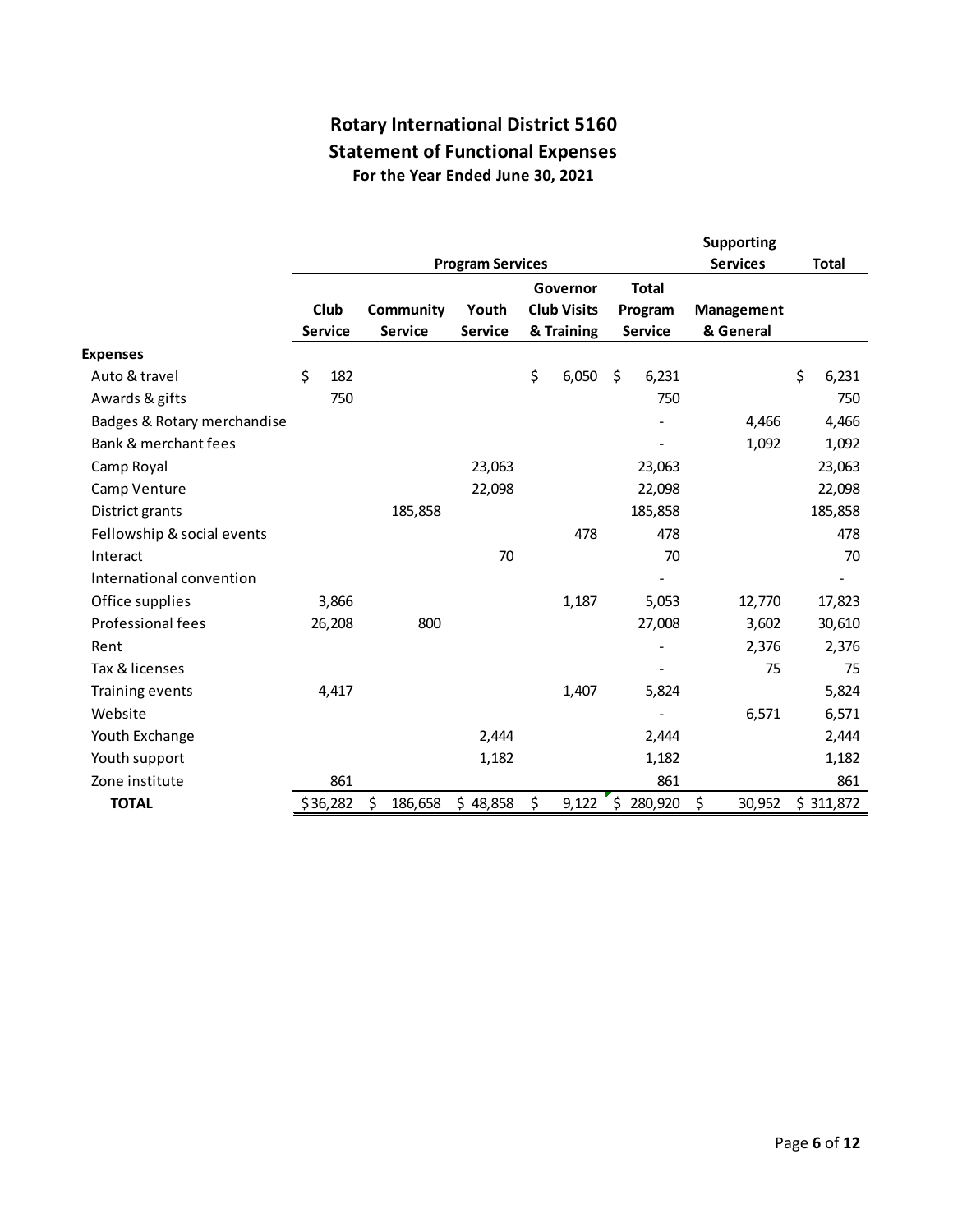# **Rotary International District 5160 Statement of Cash Flows For the Year Ended June 30, 2021**

<span id="page-6-0"></span>

|                                                                         | <b>Total</b> |
|-------------------------------------------------------------------------|--------------|
| <b>OPERATING ACTIVITIES</b>                                             |              |
| Net Income                                                              | \$39,968     |
| Adjustments to reconcile Net Income to Net Cash provided by operations: |              |
| <b>Other Receivable</b>                                                 | 3,160        |
| Prepaid                                                                 | (9, 387)     |
| <b>Resale District Shirts</b>                                           | 1,000        |
| Prepaid: Prepaid Dist. Conf. (deleted)                                  | 1,094        |
| <b>Accounts Payable</b>                                                 | 18,315       |
| Accrued expenses                                                        | (500)        |
| Deferred Dist. Conf. Income                                             | 39,249       |
| Youth Groups:                                                           | (14, 300)    |
| <b>Other Liability</b>                                                  | 198          |
| Adjustments to reconcile Net Income to Net Cash provided by operations: | 38,829       |
| Net cash provided by operating activities                               | 78,797       |
| <b>FINANCING ACTIVITIES</b>                                             |              |
| Designated Reserves Youth programs                                      | (27, 636)    |
| <b>Restricted Reserves</b>                                              | 98,983       |
| Net cash provided by financing activities                               | 71,346       |
| Net cash increase for period                                            | 150,144      |
| Cash at beginning of period                                             | 329,799      |
| Cash at end of period                                                   | \$479,943    |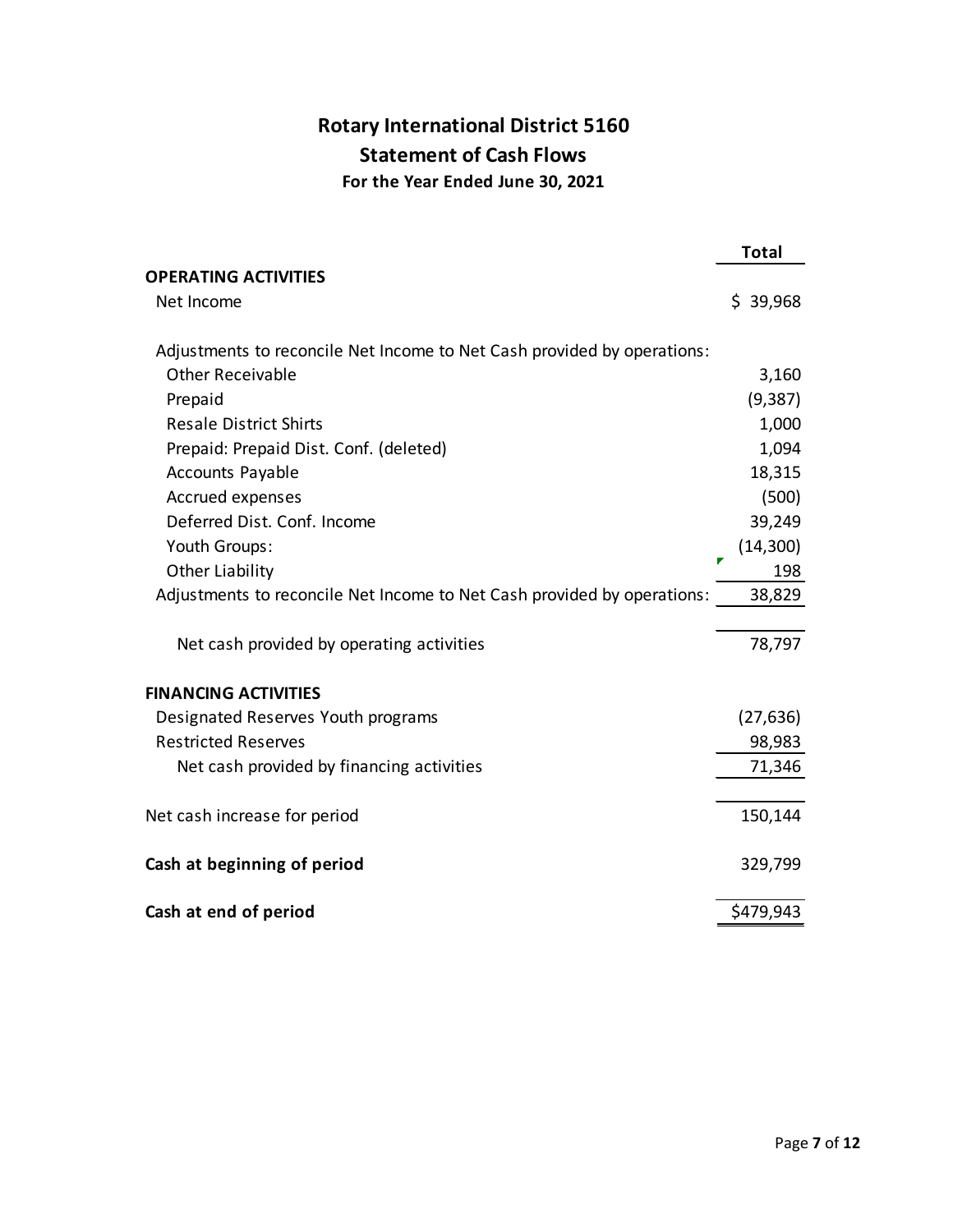## <span id="page-7-0"></span>**Rotary International District 5160 Notes to Financial Statements for the Year Ended June 30, 2021**

#### <span id="page-7-1"></span>**NOTE 1 NATURE OF OPERATIONS**

Rotary International District 5160 (the "District") is a nonprofit public benefit corporation formed in 1915 and is an administrative district of Rotary International. As a volunteer organization, the District provides support to 73-member clubs and humanitarian services primarily in the central portion of Northern California. Rotary International is a worldwide organization of business and professional leaders that promotes community service and high ethical standards in business and the professions. The District is supported primarily by dues allocated from member clubs, participation fees from Rotarian members, and reimbursements and grants from Rotary International and The Rotary Foundation.

#### <span id="page-7-2"></span>**NOTE 2 SUMMARY OF SIGNIFICANT ACCOUNTING POLICIES**

The following accounting policies have been applied consistently in the preparation of the District's financial statements.

#### **Basis of Accounting**

The financial statements of the District are prepared on the accrual basis of accounting which reflect all significant receivables, payables and other liabilities.

#### **Financial Statement Presentation**

Net assets, revenues, gains and losses are classified based on the existence or absence of donor-imposed restrictions. Accordingly, the net assets of the District and changes therein are classified and reported as follows:

- **Net Assets Without Donor Restrictions -**Net assets available for use in general operations and not subject to donor (or certain grantor) restrictions. The governing board has designated, from net assets without donor restrictions, net assets for an operating reserve and specific programs.
- **Net Assets with Donor Restrictions -**Net assets subject to donor (or certain grantor) imposed restrictions. Some donor-imposed restrictions are temporary in nature, such as those that will be met by the passage of time or other events specified by the donor. Other donor-imposed restrictions are perpetual in nature, where the donor stipulates that resources be maintained in perpetuity.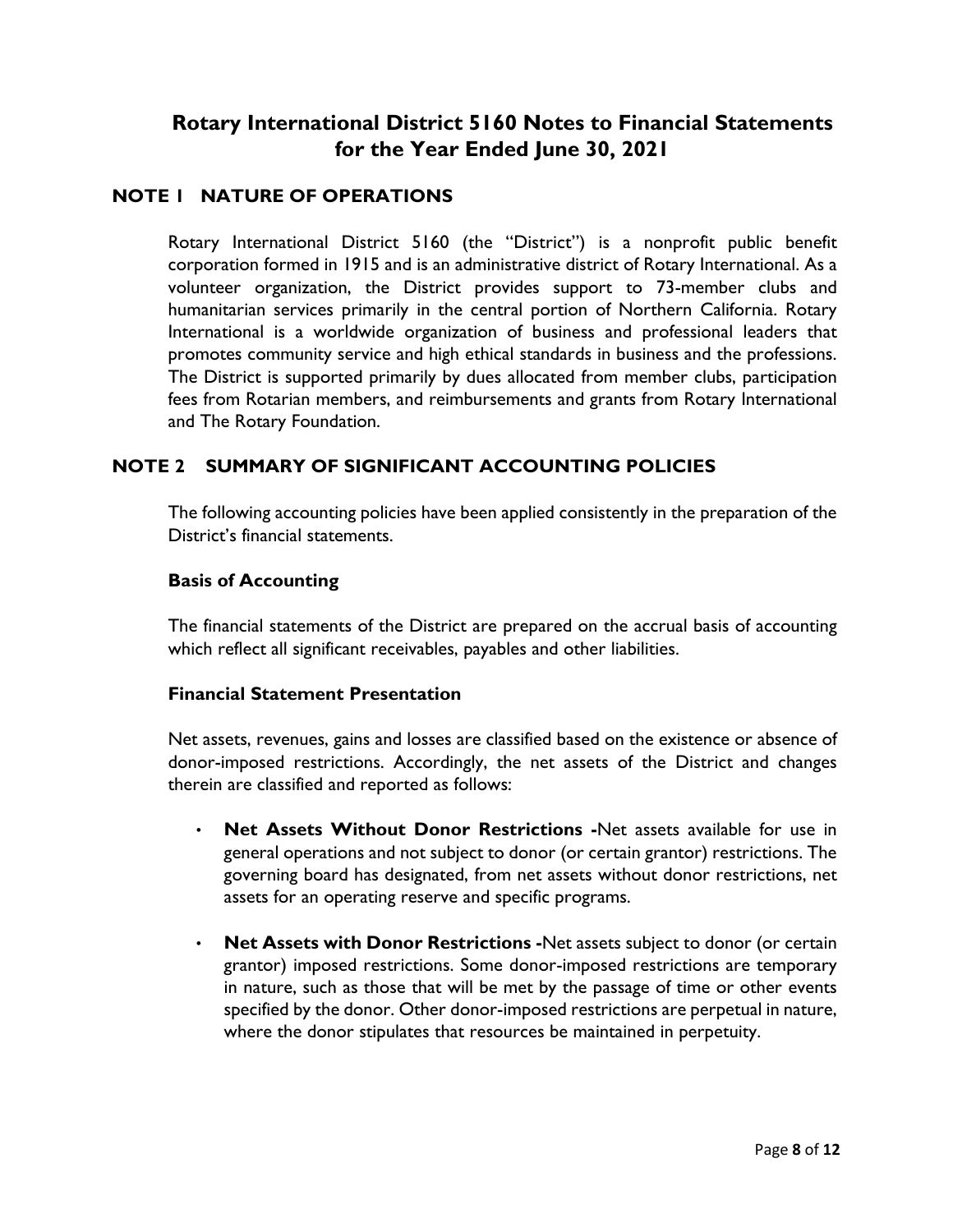#### <span id="page-8-0"></span>**NOTE 2 SUMMARY OF SIGNIFICANT ACCOUNTING POLICIES (CONTINUED)**

The District reports contributions restricted by donors as increase in net assets without donor restrictions if the restrictions expire (that is, when a stipulated restriction ends or purpose restriction is accomplished) in the reporting period in which the revenue is recognized. All donor-restricted contributions are reported as increases in net assets with donor restrictions, depending on the nature of the restrictions. When a restriction expires, net assets with donor restrictions are reclassified to net assets without donor restrictions and reported in the statements of activities as net assets released from restrictions. As of June 30, 2021, the District did not have any net assets with donor restrictions.

#### **Cash and Cash Equivalents**

The District considers all cash on deposit with financial institutions and all highly liquid investments with an original maturity of twelve months or less at the date of deposit to be cash equivalents. There were no cash equivalents held by the District as of June 30, 2021.

#### **Concentration of Credit Risk**

The District maintains its cash and cash equivalents in commercial banks in the United States which are insured by the Federal Deposit Insurance Corporation (FDIC) which, at times, may reach or exceed Federally insured limits. The District has not experienced any losses in these accounts.

#### **Accounts Receivable and Related Parties**

Accounts receivable is comprised of amounts due from members for District's events. Bad debts are recognized on the allowance method based on historical experience and management's evaluation of outstanding receivables. Management believes all accounts receivable were fully collectable; therefore, no allowance for doubtful accounts receivable was recorded as of June 30, 2021.

The District bills the member clubs for annual dues on July  $I<sup>st</sup>$  of each year. The dues for the current year have all been received as of June 30, 2021.

#### **Prepaid Expenditures**

Prepaids are primarily composed of deposits for the District installation dinner and annual conference.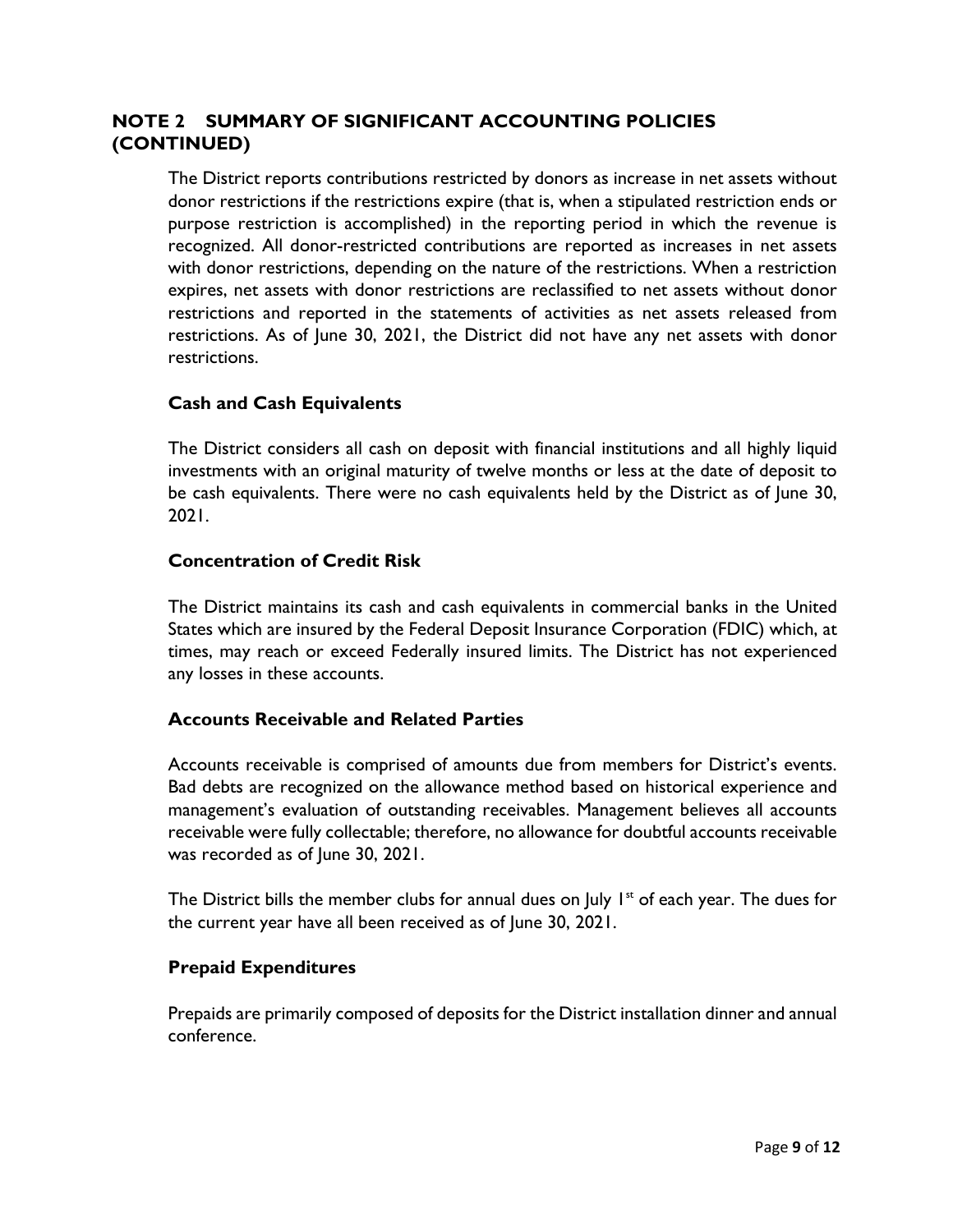#### <span id="page-9-0"></span>**NOTE 2 SUMMARY OF SIGNIFICANT ACCOUNTING POLICIES (CONTINUED)**

#### **Recognition of Revenue**

Member dues are recognized as revenue on a pro rata basis covered by the billing. Since the dues are billed on the first day of the fiscal year the pro rata amount is the same as the fiscal year. As such, all dues revenue is recognized in the fiscal year billed. Event and service revenue is recognized when received and earned.

#### **Deferred Revenue**

Event fees received in advance are deferred to the applicable period in which the related events are performed.

#### **Income Taxes**

The District is a nonprofit entity exempt from Federal and State income taxes under Section  $501(c)(3)$  of the Internal Revenue Code (IRC) and Section 23701(d) of the California Revenue and Taxation Code (California Code) and is classified as a charitable organization. Not-for-profit organizations are potentially subject to Federal and State income taxes on activities unrelated to their tax-exempt purpose. The District is not aware of any such activities that it may have engaged in during the year ended June 30, 2021. The District has not taken any uncertain tax positions that would require provision of a liability or disclosure in the financial statements. Accordingly, no provision for income taxes is made in the accompanying financial statements.

#### **Contributed Services**

Contributed services are recognized as contributions if services (a) create or enhance non-financial assets, or (b) requires specialized skills, are performed by people with those skills, and would otherwise be purchased by the District.

Many volunteers have contributed significant amounts of their time to activities of the District. The value of the contributed services is not recognized in the financial statements, since it does not meet the criteria for recognition as a contribution.

#### **Functional Expenses**

The District allocates its expenses on a functional basis among its various programs and supporting services. Expenditures which can be identified with a specific program or support services are allocated directly, according to their natural expenditure classification. Costs that are common to several functions are allocated among the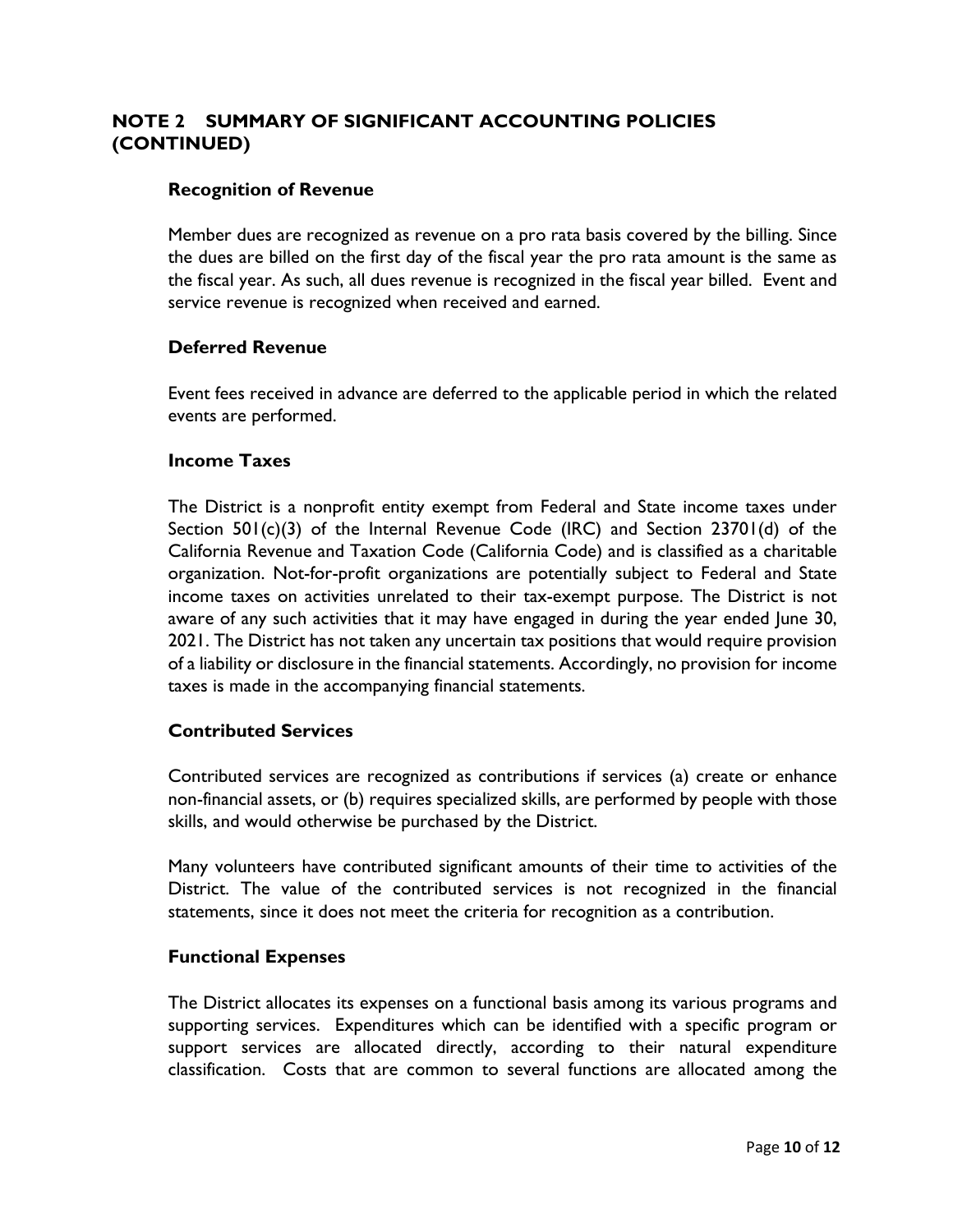program and supporting services on the basis of time records, space utilized, and estimates made by the District's management.

### <span id="page-10-0"></span>**NOTE 2 SUMMARY OF SIGNIFICANT ACCOUNTING POLICIES (CONTINUED)**

#### **Adoption of New Accounting Pronouncement**

The District adopted the Financial Accounting Standards Board's Accounting Standards Update (ASU) No. 2016-14 – Not- for- Profit Entities (Topic 958): Presentation of Financial Statement for Not-for-Entities. This update addresses the complexity and understandability of net asset classification, deficiencies in information about liquidity and availability of resources, and the lack of consistency in the type of information provided about expenses and investment returns between not-for-profit entities. The changes required by the update have been applied respectively to all periods presented. A key change required by ASU 2016-14 are the net asset classes used in these financial statements. Amounts previously reported as unrestricted net assets are now reported as net assets without donor restrictions and amounts previously reported as temporarily restricted net assets and permanently restricted net assets, if applicable, are now reported as net assets with donor restrictions.

#### <span id="page-10-1"></span>**NOTE 3 BOARD DESIGNATED NET ASSETS**

Net assets without donor restrictions that are designated by the District Governor for specific purposes are as follows:

|                | June 30, 2021 |
|----------------|---------------|
| Youth Exchange | \$86,009      |
| Camp Venture   | 13,952        |
| Interact       | 36,408        |
| Camp Royal     | 32,719        |
| Total          | 169,088       |

#### <span id="page-10-2"></span>**NOTE 4 CONCENTRATIONS**

The District's primary source of operations (non-grant) income consists of contributions from club members, attendance at District events for club members and youth programs which represents over 85% of the District's non-grant revenue for the year ended June 30, 2021.

Approximately 53% of the total revenue is derived from The Rotary Foundation for District grants.

The District's market is concentrated in the central portion of Northern California.